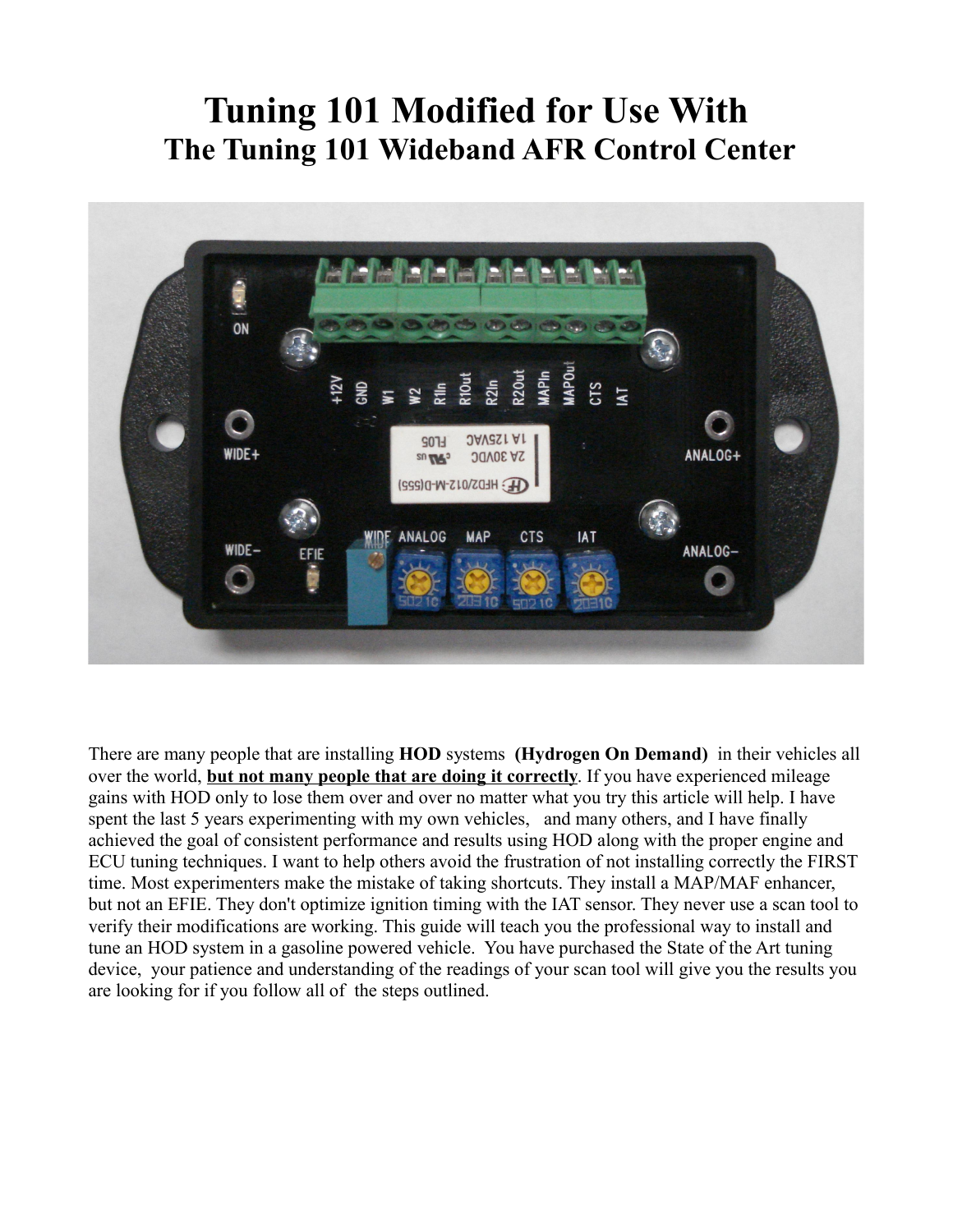**BASELINE-** This is THE most important step. Establish what your current highway MPG baseline is by doing a point to point 100 mile or greater highway mileage loop test. Purchase and learn how to use a scan tool. At 55-65 MPH cruise, log your Short-term and Long term fuel trim averages, MAP/MAF number, TPS number, ignition timing, and typical IAT and CTS temps. **Repeat the test and the logging at least twice. If you don't know what your baseline is, you won't know if you've accomplished your goals.**

## **THE ELECTROLYZER-**

This is the core of your HOD system. Just like a radio is of little use without a good antenna, an HOD system is of little use with a poor electrolyzer. Try as you might to increase engine efficiency, an inefficient electrolyzer will soak up most of any gains you might achieve by putting out too little LPM of hydroxy for too much current from your battery/alternator.

With most vehicles it's important to stay under 20 amps of current draw to avoid electrical strain on the alternator/battery. At 20 amps you should be seeing at least 3 LPM from your electrolyzer with minimal heat. (under boiling temperature**) In most cases you should NEVER need to exceed 15 amps of total draw for the supplemental effect of hydroxy to work.** 

#### **Note\*\* It is never advisable to install a generator that draws more than 15% of your alternators rated amperage output.**

Contrary to popular belief, it's not always best to run the maximum hydroxy you can produce. For 4 cylinder cars usually  $\frac{1}{4}$  to  $\frac{1}{2}$  LPM is plenty to get the job done. 6 or 8 cylinders get a little better kick from 1-2 LPM. The people out there on YouTube that are trying to build these "mega-cells" for HOD purposes are totally missing the point. Are you trying to run the car on water or simply enhance combustion? Pick one. Too much HHO and you'll actually force the engine to work harder, fighting the upward motion of the piston, screwing up engine timing, and more. A little water gas goes a long way, but at least ¼ LPM is essential to begin to do anything. Controlling the output of your electrolyzer is a must. This is best accomplished with a CCPWM or a manually operated PWM. Our **New Black Box Controller** is the most advanced control system on the market at this point in time. **The Mighty Mite 5.0+1** has the highest efficiency rating of any electrolyzer currently on the market, With an efficiency rating exceeding 200%. No other electrolyzer that I know of has reached the 100% level yet.

Do lots (and I mean lots) of research on electrolyzers. The Mighty Mite 5.0+1 has the best LPM for the current draw, with the lowest heat. (although many others lie about their specs so use caution) Look for lasting build quality and know what's inside anything you purchase. Do not accept anything less than 316L grade stainless steel for electrodes. Even 304 WILL break down over time, so make sure it's 316L or better. Try to find positive postings or results with a specific electrolyzer before you purchase it.

Mount your electrolyzer in a suitable place away from moving parts and away from the engine heat as much as possible. Wire the positive lead through a solenoid (relay) and an ammeter. Negative goes straight to a good vehicle ground. Use a ignition active source to fire the solenoid and a toggle switch to kill that circuit in the event you dont want to use the hydroxy.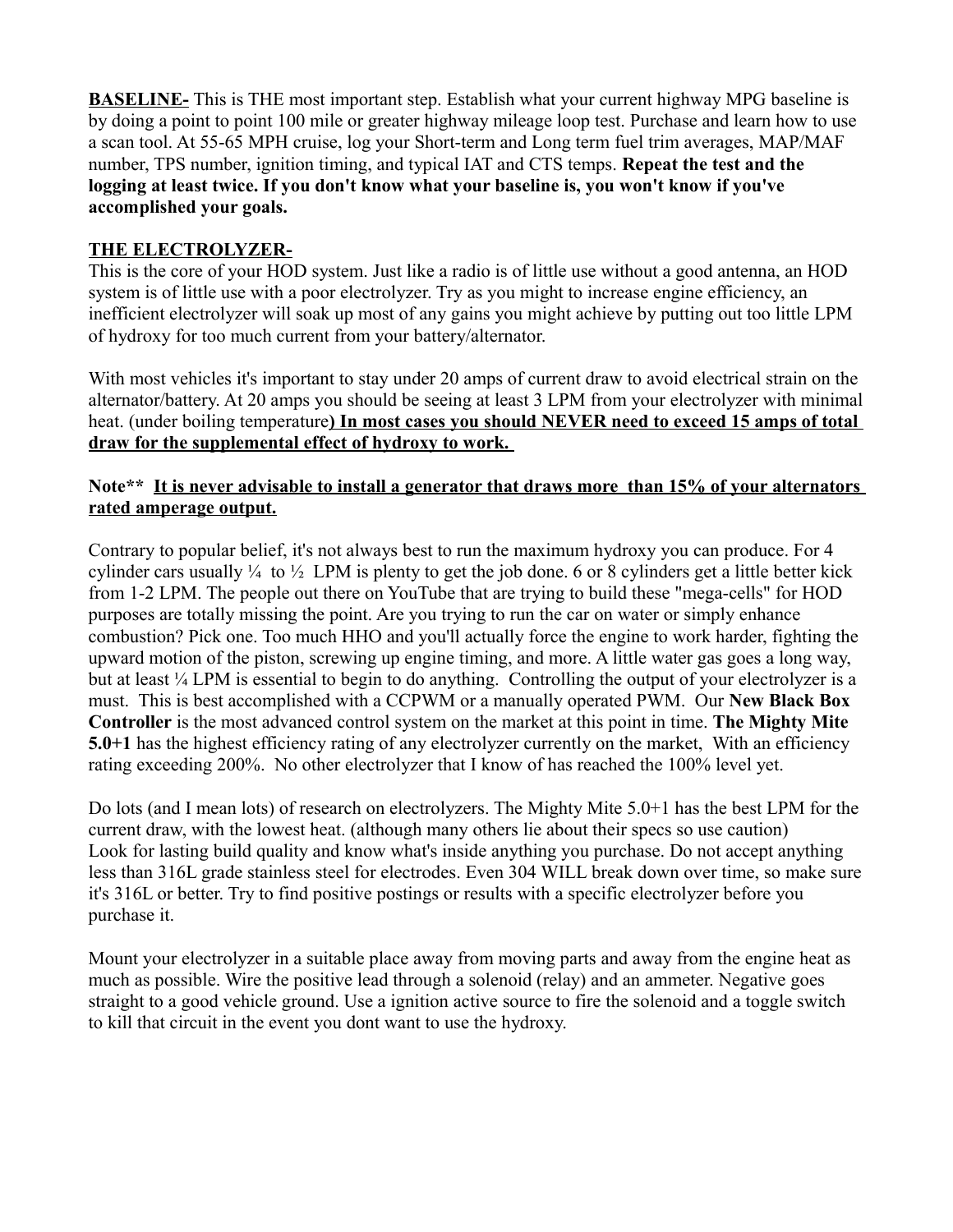**THE FUEL LINE HEAT EXCHANGER**- This device, when used by itself will not produce fabulous increases in fuel economy, but when included with HOD it makes a very notable improvement, which is why I include it here. It's just a simple assembly of metal pipe fittings with in/out ports. (I have used the water4gas design and it works well) You seat the device to your radiator hose for heat exchange and re-route your fuel to it before the injection manifold. The fuel is then pre-heated for better vaporization when it gets to the injectors. The device is wrapped in aluminum foil and fiber glass pipe wrap to act as a thermal blanket and heat the unit/fuel thoroughly. To install just follow your gas line from the rear of the vehicle to your injection manifold. If you have a fuel pressure release valve on your injector rail use it first to release the gasoline pressure, then cut into the line and re-route using high pressure fuel line hose and brass hose barbs to your heater, then back to the injection manifold. Lastly, wrap the heater in foil and wrap and use ties to lock into place. Use crimp type hose clamps for the connections and be sure to check regularly for leaks to prevent any danger of fire

. **THE EFIE DEVICE (for Wideband O2 sensors)**- If you were to install the above but do nothing else, chances are for most cars your MPG would either stay the same or get worse. Why? because the hydroxy is creating a different combustion environment inside your engine. It's an environment your car's ECU and sensors are no longer addressing properly, because you have deviated from factory specs. You are now burning your fuel better and reducing hydrocarbon deposits in the exhaust. Your o2 sensors are not seeing anywhere near the normal

amount of hydrocarbons (pollution) in the exhaust and in fact see more clean oxygen. Why is this a problem? Because factory programming tells the ECU that a lean burn condition is taking place when in fact it is not. The ECU can't allow potential damage to the engine, so it will add more fuel to see the level of hydrocarbons and less oxygen it's used to seeing. Any gains created by your HOD system are then swept away by the ECU increasing the fuel consumption.

Add the EFIE. The EFIE (Electronic Fuel Injection Enhancer) effectively tells the ECU through the O2 sensors that the oxygen content of the exhaust is normal, thus restoring the balance and allowing the HOD system to work in a positive direction with fuel economy gains. The EFIE "tells" the ECU everything is ok in the exhaust by adding a slight increase in the O2 sensors' voltage to offset the amount of oxygen your HOD system is adding.

The EFIE can also be used to lean the fuel mixture by telling the ECU the exhaust is slightly rich in hydrocarbons, but this cannot be done easily without tuning other sensors on the car to coincide. Attempts to do so without tweaking other sensors usually results in a check engine light or trouble code. See the various sensor mods below for more on this.

For most cars pre 2000, usually only the O2 sensors previous to your catalytic convertor (upstream) are the ones that will need to interface to an EFIE device. For cars post 2000 both the "upstream" and the "downstream" sensors will need to be addressed.

**CTS SENSOR MOD-** The goal is to add about 10 degrees to your coolant temperature sensor reading. It's important to note that the actual coolant temperature will remain the same as it normally would be. We are merely fooling the ECU into "seeing" it 10 degree's hotter. Why? A seemingly warmer engine promotes less fuel usage and unlocks leaner mixtures for the ECU, which it can now run because the HOD is protecting the engine by keeping it cool, as well as burning smaller amounts of gasoline more efficiently.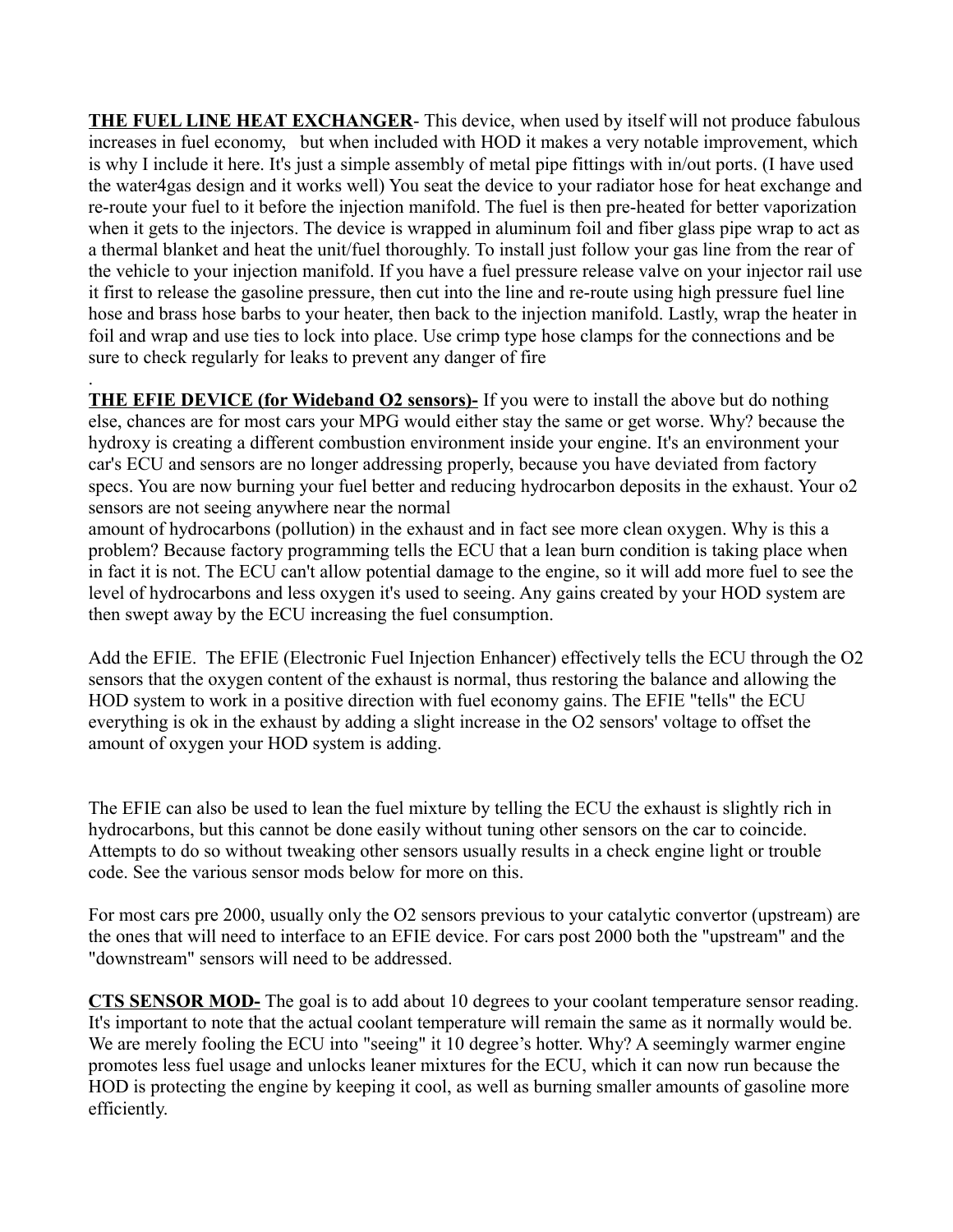How do you know you've raised the temp 10 degrees? The crude way is to look at your temp gauge on the dash. The best way is to use a scan tool such as a ScanGauge II or Ultra-Gauge to know exactly what the ECU sees.

**IAT (Intake Air Temperature) SENSOR MOD-** Once again we need to fool the ECU into thinking it's sensors are in agreement about the current conditions. If you have the CTS tweaked but not the IAT, the ECU is not likely to comply with leaning out of the fuel trim. You must unlock more tables in the ECU by doing this mod. This mod also changes the ignition timing curve. THIS IS A MUST TO GET THE BEST MILEAGE YOU CAN FROM USING HHO. Do not skip this step!

The IAT has a big effect on engine ignition timing. When it comes to improving combustion efficiency ignition timing is everything. Raising the temp retards the timing and lowering it advances it. With a hydroxy system we are actually looking to retard the timing because of the flame propagation speed increase within the combustion chamber using the system. It's important to add that the next modification of the MAP or MAF sensor will advance the timing, so you're looking to adjust the IAT temp a little over the mark for timing so that our final MAP/MAF adjustment brings the timing in perfectly. 80-100 degrees above ambient sounds dramatic, but is typically a good starting point.. This mod is also switched automatically after the engine warms up. This mod is sweet in that it allows me to "dial" in the correct value for the IAT, and find the optimal setting for economy. I adjust IAT for max power.

NOTE: A scan tool is a MUST for this mod. You need to know what the IAT reading that the ECU sees is, to make the mod.

**RE-ADJUST THE EFIE-** ok, the CTS and IAT sensors are in agreement for a slightly leaner mixture, so time to adjust the O2 sensors as well with the EFIE. Now that you have effectively "lowered your lean limits" to the ECU, we can increase more voltage on the EFIE and get away with it. No check engine light or trouble codes to worry about, just don't get carried away. Go a little bit higher, maybe 50-150mv at your test points more then you have previously set.

**MAP/MAF SENSOR MOD-** The last mod, (probably the most important) is your load sensor mod, aka the MAP or MAF mod. These sensors give the engine an indication of load by measuring the volume of air coming into the intake. Higher pressures mean more gas is needed, lower pressures mean less gas is needed. Simply put these sensors translate the need for x amount of fuel into voltages which are sent to the ECU.

With hydroxy we don't need as much fuel as we did for everything before the system, even under load, so we can safely reduce some of this fuel. Even better, with the CTS, IAT and O2 sensors now in agreement for a leaner mixture, tweaking the MAP/MAF should be a piece of cake. Generally speaking, you must find a way to reduce the air volume the ECU sees through either the MAP or the MAF sensor. You can do this electronically or mechanically.

One of the biggest mistakes people make is they use their MAP or MAF enhancer as a fuel leaning device, and believe that no EFIE is needed if they use a MAP/MAF enhancer. This is completely wrong! Yes, it is true that lowering the MAP/MAF readings will reduce the amount of fuel the injectors are sending. However, the fuel you are taking away with the enhancer can easily be detected with the O2 sensors. The O2 sensor readings go lean because there's less hydrocarbons coming out after you take away fuel with the MAP/MAF enhancer. The result is your long and short term fuel trims will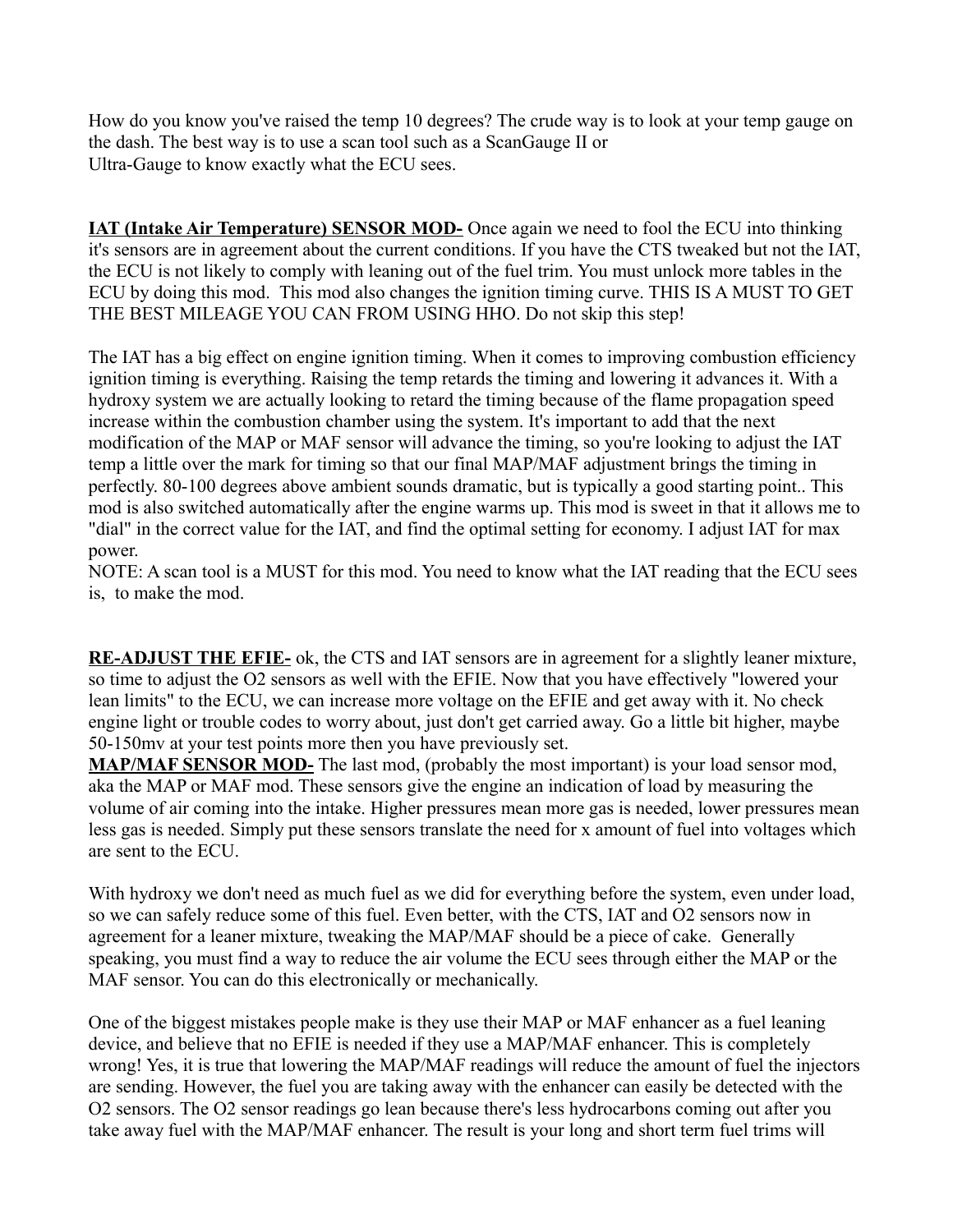actually go positive and ADD more fuel to compensate! This is why many experimenters report losing mileage or going full circle with gains and then losses using only a MAP/MAF enhancer. You MUST address both the load sensors and the oxygen sensors. If both are in agreement about less fuel being needed, you will then see a fuel economy increase. Part two of this guide will teach you more about how to read what the ECU is "thinking" with your scan tool and adjust your mods and enhancers perfectly.

## [Automotive Terms Glossary.](http://www.autozone.com/autozone/repairinfo/common/repairInfoMain.jsp?leftNavPage=glossary&targetPage=glossaryNavigation)

AFR: Air/Fuel Ratio. Also Air/Fuel Ratio sensor.

AFS: Air/Fuel Ratio Sensor. Also spelled "A/FS".

CEL: Check Engine Light. The engine trouble light, that lights up on your dash when the ECU detects an error condition. See DTC.

COP: Coil On Plug. A type of ignition system that doesn't require spark plug wires, and has a coil mounted directly to each spark plug.

CTS: Coolant Temperature Sensor.

DIS: Distributorless Ignition Systems. Systems that utilize electronics instead of a distributor to calculate spark timing.

DTC: Diagnostic Trouble Code. The code number that the ECU gives you to help diagnose an error condition. For 1996 and newer vehicles, these can be read by standard OBD-II readers. Older vehicles may have a system for initiating a blink code, whereby the error numbers are read by the number of blinks of the Check Engine Light.

ECM: Engine Control Module. Also Electronic Control Module. See ECU.

ECT: Engine Coolant Temperature sensor. Also called CTS (Coolant Temperatrue Sensor).

ECU: Engine Control Unit. The vehicle's computer. Is often called by other names, but ECU seems to be the most common. See ECM, PCM and others.

EFI: Electronic Fuel Injection.

EFIE: Electronic Fuel Injection Enhancer. A device used to modify the signal from an oxygen sensor so that the ECU will lean the fuel mixture.

EOP: Engine Oil Pressure sensor.

HEGO: Heated Exhaust Gas Oxygen sensor. Another name for an oxygen sensor.

IAT: Intake Air Temperature sensor.

MAF: Mass Air Flow sensor. Measures the amount of air flowing into the engine.

MAP: Manifold Absolute Pressure sensor. Measures the pressure inside the intake manifold. The ECU compares this to the barometric pressure sensor (outside air pressure) to determine the difference between the pressure in the manifold and the outside air.

MAT: Manifold Air Temperature.

MIL: Malfunction Indicator Light. Same as CEL (Check Engine Light). See above.

O2S: Oxygen Sensor.

OBD-II: On Board Diagnostic system. Prior to 1996 the systems varied by manufacturer. Jan 1, 1996 marked the beginning of a mandated standard for all new vehicles to conform to. This was ODB-II. Now the same reader can plug into any car and read it's information, including engine sensor readings, trouble codes, etc. For more information see [this page.](http://www.obdii.com/background.html)

PCM: Powertrain Control Module. The computer. See ECU.

PCV: Positive Crankcase Ventilation. Also PCV valve. See [wiki](http://en.wikipedia.org/wiki/PCV_valve) for more information.

Stoichiometric ( Stoy'-kee-o-metric) Ratio - Not an acronym, I know. But it comes up a lot and I don't have another good place for it. This is the theoretical perfect combustion ratio of 1 part fuel to 14.7 parts air.

TPS: Throttle Position Sensor.

VCM: Vehicle Control Module. Yet another name for the ECU. Aren't acronyms fun? VSS: Vehicle Speed Sensor.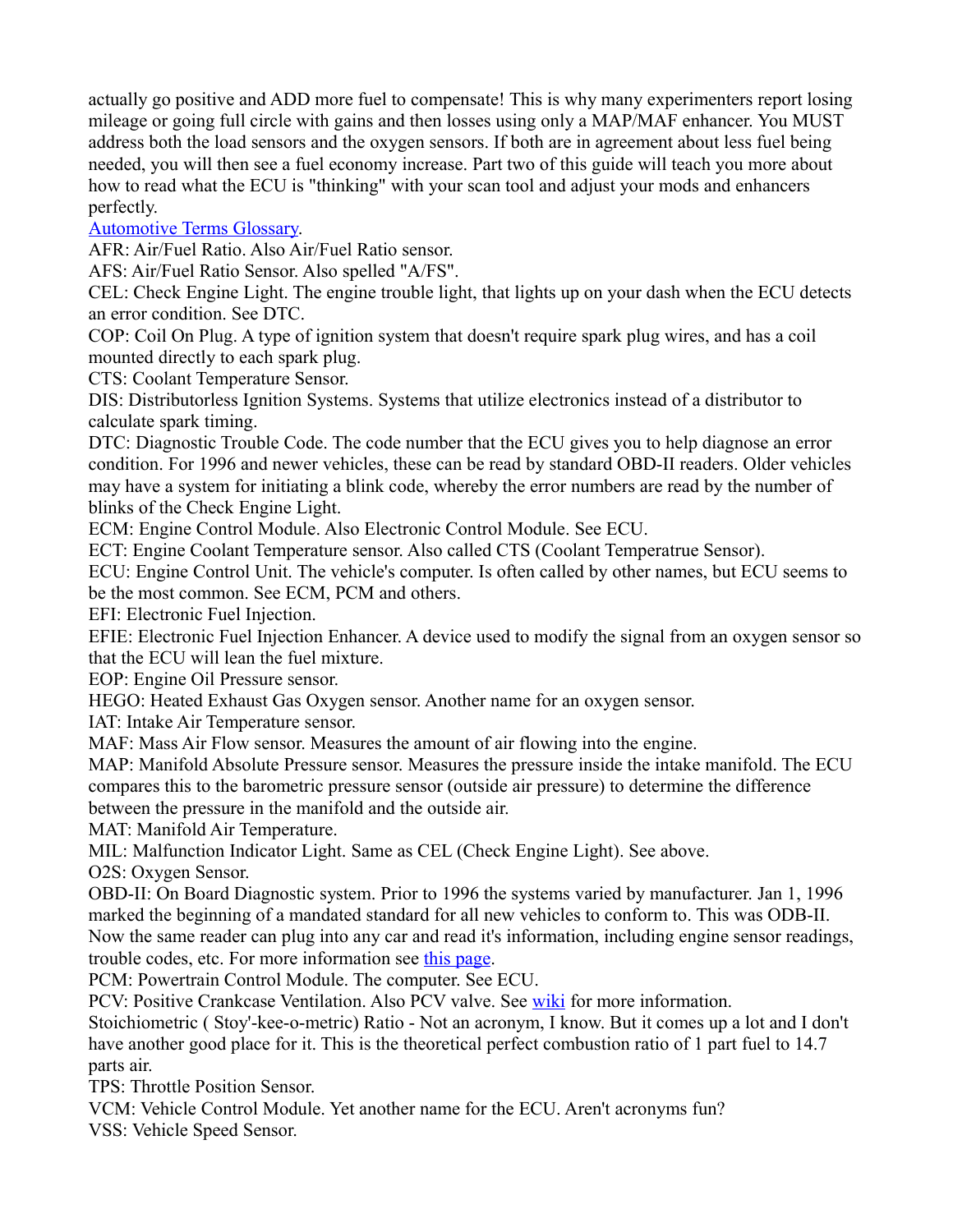WOT: Wide Open Throttle sensor.

. Now the key is to learn how to adjust the mods you've made to extract the performance you want from the ECU.

**Scan Tools-** There are various OBD1 and OBDII interfaces that will allow you to see the data streams being sent to the ECU from the sensors. This is a must to know what your modifications are "telling" the ECU, and what the ECU is doing in response to your sensor stream modifications. Scan tools can vary greatly in complexity from tools that allow partial remapping of the actual ECU tables, to OBD "code readers" that simply report numbered fault events that tell you when something is wrong. A scan tool for this type of tuning MUST have the ability to view sensor data streams, so keep that in mind when purchasing a scan tool. A ScangaugeII by Linear Logic (\$150) is a basic and very useful scan tool that will work on OBDII sensor streams. Mainstream auto parts stores like NAPA and Autozone also have basic scan tools that offer a sensor stream data readout. There's also laptop based scanners such as Auto Enginuity (\$200) that offer a nice graphical user interface to ease such tuning. Find a scan tool that best suits your skill level and purpose. For a single vehicle install you really don't need much beyond the Scangauge, but for a technician that does multiple installs a week the greater investment in a more complex scan tool might be justified. Basically, your scan tool needs to have the ability to display:

Short and long term fuel trims ( can be added to ScangaugeII as an "Xgauge")

IAT temp

Coolant Temp

MAP/MAF measurement

O2 sensor/AFR sensor readings

Loop Status (open or closed loop)

**Optional**, but useful items for display include:

Horsepower

MPG

MPT (miles per tank average economy)

GPH (gallons per hour of fuel being used)

Fuel injector pulse width

**Using the scantool to read the ECU and data**- Once you have purchased and learned how to operate your scan tool to display the above, it's time to proceed to step 1 in the beginning of this guide and log a baseline for your vehicle. After you establish your baseline, perform the mods described and verify your adjustment knobs for the IAT, CTS, MAP/MAF and EFIE are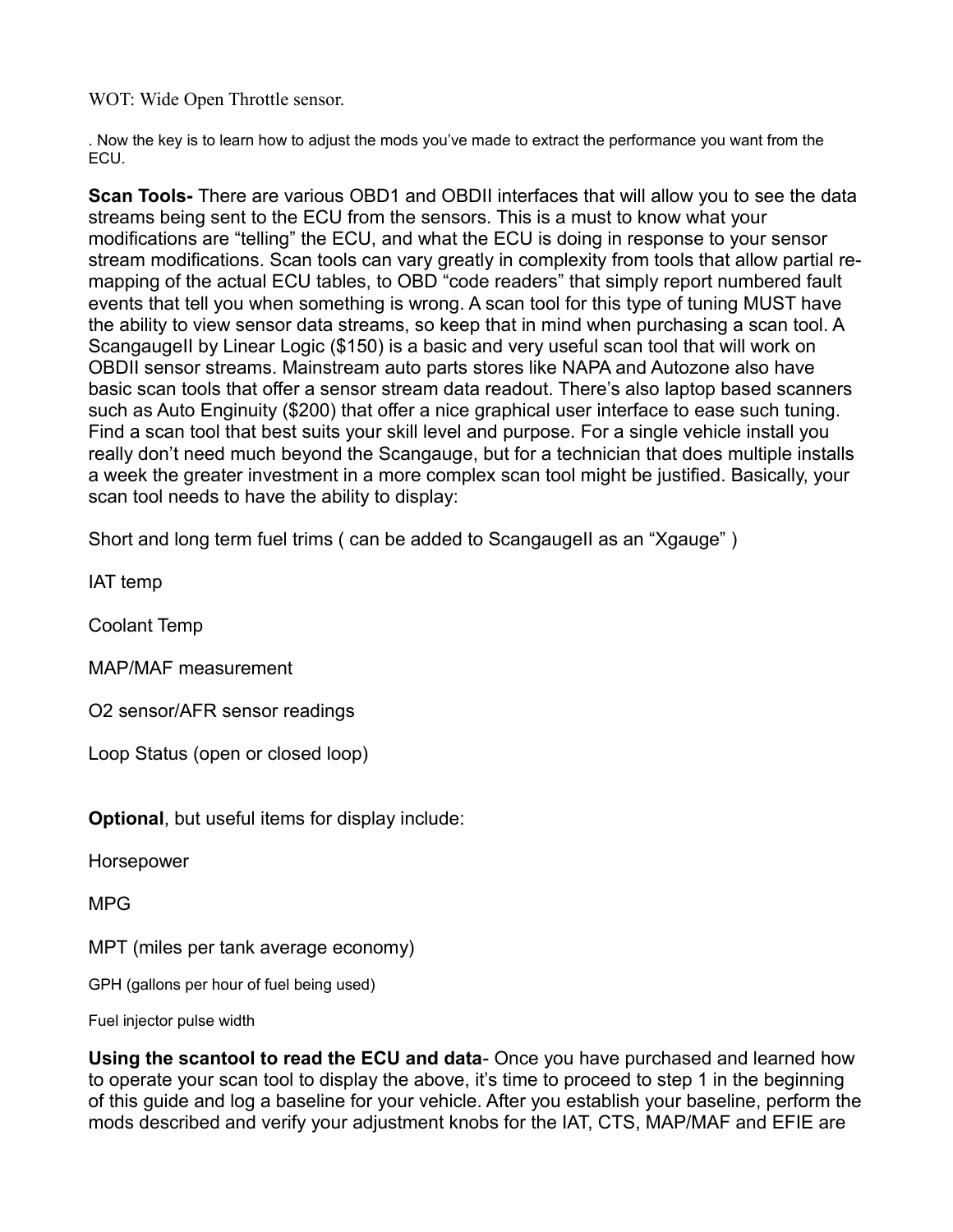all effecting the sensor streams properly. When you have verified you have control of them but also can revert back to factory data streams you are ready to begin the tuning procedure.

### **Sensor Stream/Hydroxy Gas Injection Order and Delay** There is a specific order in which you

must switch in your mods and intercept the data streams. Some newer cars also require no hydroxy gas to be injected for the first few minutes after start up. Failure to follow the sensor modification order or delays might result in a check engine light and various poor running conditions such as stalling, bucking, rough idle, etc.. Generally speaking, the order that works best is as follows:

- **1. MAP/MAF offset is always connected.**
- **2. Start engine and allow it to warm to operating temperature. Your new Tstat switch will automatically turn your unit on @ 160 F.**

**3. Your Tuning 101 AFR Control Center will automatically switch in the IAT/CTS temp offsets.** 

**4. After and additional 30 seconds your Tuning 101 AFR Control Center will Automatically switch in the EFIE O2 switch point offset, after IAT/CTS reach offset and set the stage for leaner tables.** 

**Explanation of The Above Steps:** 1. Start the vehicle running and using your scan tool for reference, first adjust your MAP/MAF offset down slightly from the factory reading.

2.Let you vehicle reach operating temps from driving or idling. The power LED will light when you can proceed. Providing time here also allows the ECU to go through its self-test mode of all the various sensors and read them as normal before you modify the stream data. Modifying the stream data too early can sometimes trip codes.

2b. Start HHO injection. Depending on the system you run HHO injection could effect O2 data streams, which should not be changed during the vehicle start up and self-test mode the ECU performs. Older vehicles can run HHO from the start.

3.IAT/CTS temp offsets are ramped up or switched in. This gives the ECU the "green flag" that leaner fuel tables and retarded ignition timing to optimize HHO injection are justified. It adjusts accordingly.

4. The EFIE O2 sensor potentiometer is set a to produce a more frequent "rich" signal, thus having the ECU lean the fuel trim out. The MAP/MAF, CTS, and IAT are all in agreement about the leaner table conditions needed from the ECU. It will comply with the request to lean the fuel mixture.

 Tuning Your Sensor Mods to Start- Now that you know the proper order in which to use your mod's it's time to begin to tune them. Always start out with your mods set very conservatively. Lower your MAP/MAF reading by 5-10%. Raise the IAT temp by about 30 degrees and the CTS temp by about 5-10 degrees. Set your upsteam EFIE's fairly low (rich), in the 100 to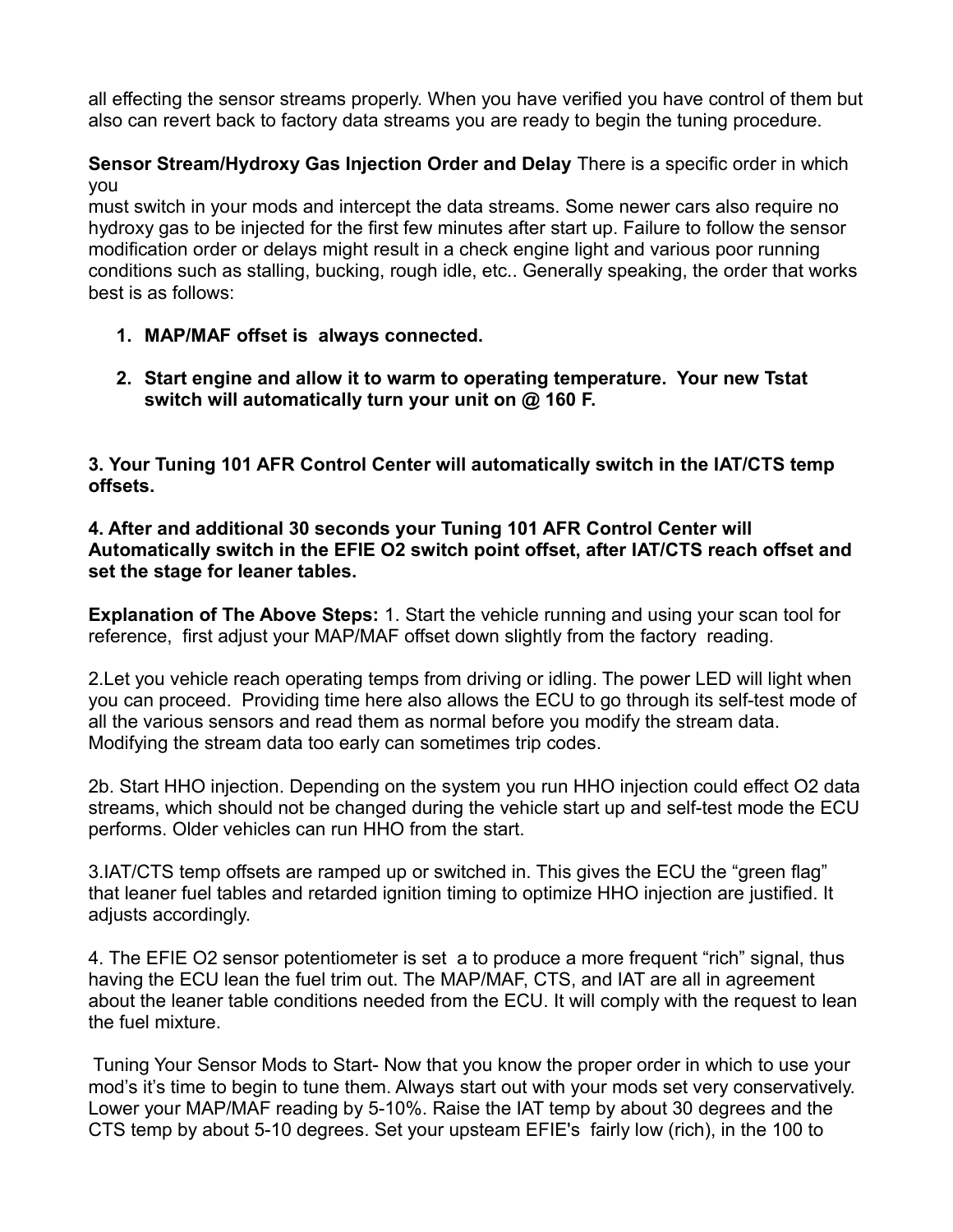150-mv Range. Set your downstream analog EFIE to 250 mv. Remember, you will be making further adjustment's in order to bring in your LTFT and STFT. Take careful note of what each adjustment is showing you on your scan tool.

**ECU Chain of Command-** Just like on a ship or in the military, your ECU has a "chain of command" when it comes to its sensors and their streams, and unlocking the various tables the ECU follows under different conditions . Generally the O2 sensors are the captain, or at the top of the command order. They have the first and the last "say" on what the ECU is to do in regard to fuel tables. Next, the MAP/MAF or "load" sensors come into play. The ECU checks several times a second to see if the load sensors and the O2 sensors are in agreement about conditions. Finally all other sensors, including the very important IAT and CTS streams are considered in the ECU selection of fuel tables and ignition timing curves that coincide. Loop status is very important. In "closed loop" the ECU is using the O2 sensors to make decisions about the fuel trims. In "open loop" the ECU is ignoring the O2 sensor streams. It is normal for the ECU to switch to open loop at WOT (wide open throttle) and when coasting with no throttle. If you see open loop status frequently outside of that it could mean your mods and settings could be too extreme (outside tolerances) for the ECU to accept.

**Fuel Trims:** Understanding what they mean- Earlier in this article I mentioned that your scan tool needs the ability to view Short and Long-Term Fuel Trims. I will now try to explain what these numbers mean and how to use them to know if you are tuning correctly. trim numbers actually give us the ability to see what the ECU is "thinking" in regard to its chain of command and what the sensors are "telling" it. The random numbers you will see flashing up on your scan tool are actually percentages of fuel being added and taken away from the injectors, so if you see +10 the computer is adding, or considering adding 10% more fuel to the injectors. Its not quite that simple though. First, lets go over the difference between Short-Term and Long-Term fuel trims and why you might see as many as 8 different selectable Short and Long term streams to look at on your scan tool. Fuel trim numbers are all based on the O2/AFR sensor data streams, and most importantly, the ECU's *reaction* to them. For each O2/AFR sensor on your vehicle, you will have a short-term and long-term data stream. For dual exhaust cars you will have a "left bank" and a "right bank" or banks 1-4, with both short and long term trim streams you can look at. The banks are referring to the O2/AFR sensors on each side of the exhaust. For example, a "right bank 1" would be an upstream O2 sensor on the right side of the engine. A "left bank 3" would be a down stream sensor on the left side. The older your vehicle is, (pre-2000), the less concerned with the downstream banks you need to be. For example, with my 1996 Bravada I just monitor the short and long term trims on bank 1, the upstream sensor. Bank 2 would be my downstream since I only have 2 O2 sensors but the downstreams on my Bravada make very little difference in the fuel trim regardless of what they read to the ECU.

Set your scan tool up accordingly to monitor the various short and long term trims of your O2/AFR sensors. On some scan tools that can only display a certain amount of streams at once, such as the Scangauge, you must prioritize and put the upstream(s) short and long term readings on display, while looking at your various other mods in the rest of the open display area. Once you are ready to monitor the banks, here's a better understanding of what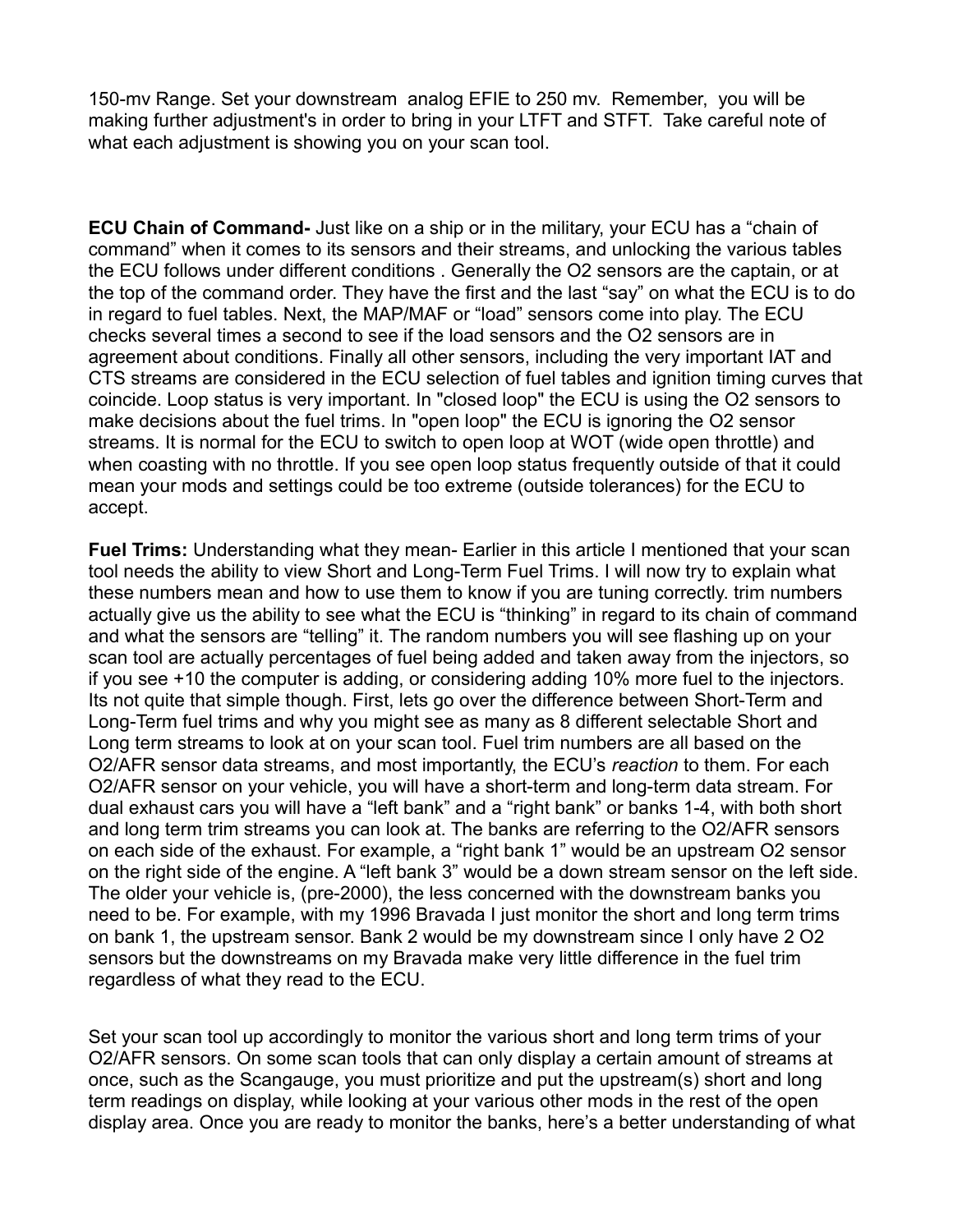they are telling you:

**Short Term Bank \_\_%:** This is how much fuel the ECU is adding/taking away at that very moment, based on conditions and this O2 stream. You can expect this number to jump all over the place, but usually not in excess of 15-20%. You'll see positive numbers if fuel is being added and negative numbers if fuel is taken away. Long Term Bank \_\_ %: This is how much fuel the ECU is *expecting* to add based on current conditions and this O2 stream. The numbers here are based on trends or averages from the short-term trim calculations

**Zero is the goal-** Short and long term numbers of zero represent that all your sensor streams are in agreement, and that fuel neither has to be added or taken away to maintain the current target AFR (Air to Fuel ratio). Keep in mind that the factory tuned target AFR is normally about 14.7:1, which is very wasteful with an HHO system. Your optimal AFR will be somewhat higher than that. Also realize that you will never be driving around with 0's on both the short and long term trims all the time no matter what you do. It is normal for these numbers to move around a bit, but staying as close to zero while your mods are switched in and working is what you are trying to achieve. Staying under 10% on the long term fuel trims after your mods are in place and functioning is key to getting and maintaining your mileage gains while using an HHO system.

**Introduction:** Now that you understand how to use your scan tool, the fuel trims and what they are telling you, and the proper order to switch in your mods, it's time to get into actual onroad tuning of the various sensor streams.

**Mods, and what they control:** CTS mod: Sets the stage for the ECU to select a leaner fuel table. A warmer engine vaporizes fuel more easily and this requires less fuel. The ECU "sees" a higher temp and selects a slightly leaner fuel table. IAT mod: Also sets the stage for a leaner fuel table but has a big effect on ignition timing. Think of your IAT as a fine-tuning adjustment for ignition timing. Higher temps shown here retard ignition timing. Lower temps shown advance it. MAP/MAF mod: Has the ability to aid the ECU in selecting a leaner fuel table, but must be in agreement with the O2 sensors for the ECU to follow through. Has the biggest effect on ignition timing. Think of your MAP/MAF as a coarse tuning control for ignition timing. Less load advances ignition timing, calls for less fuel. More load retards ignition timing, requires more fuel. Lowering the load numbers shown will ADD to the fuel trim numbers, while raising the load numbers SUBTRACTS. EFIE mod: Leans the fuel trims but must be in agreement with the other sensors, including the other O2 sensors on the vehicle. The EFIE is changing the AFR (air to fuel ratio) The ECU will always still think it's adjusting for 14.7:1. With an EFIE our goal is altering the AFR to a higher AFR without the ECU knowing anything is different. Raising the AFR (leaning, or lowering ) SUBTRACT from the fuel trim numbers while lowering the AFR (richening, or raising ) will ADD to the numbers.

**Tuning for performance:** Okay, so now you know how your mods are conditioning the ECU to send less fuel. You also know what controls your ignition timing. Last, and most importantly, you know what adds to and subtracts from the fuel trim numbers. You are now ready to tune for performance. Let's not even pay much attention to the trims at this time.

**Hypothetical Performance Tuning:** Since I can't show you the tuning procedure I will have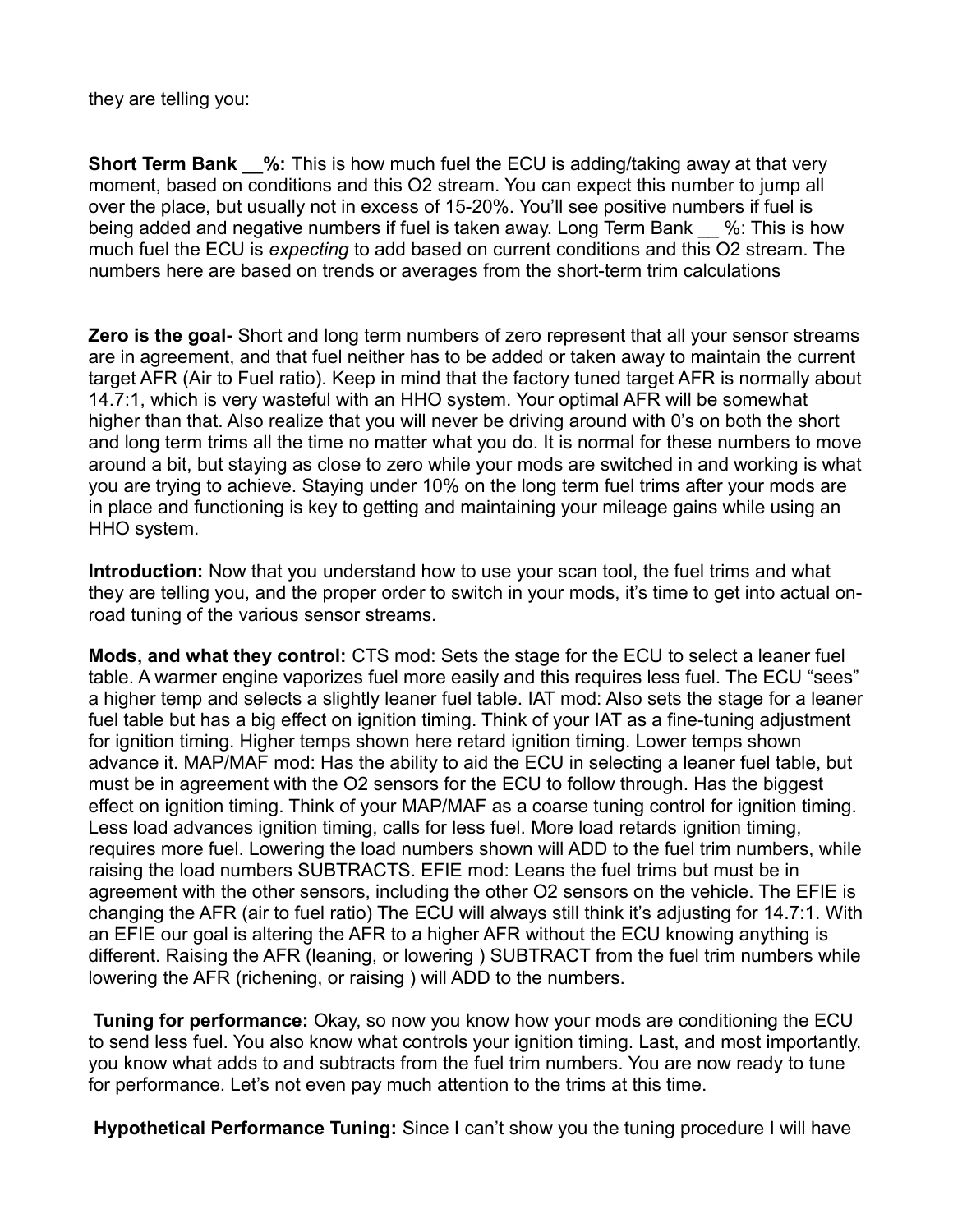to step you through a imaginary tuning process to give you a better understanding of how this is done. We are going to pretend you have modified all the sensors and have everything ready to go. You have set up all your mods conservatively for the first time out. The MAP/MAF is tuned. The car starts….we wait for the warm up period before we do anything else to let the ECU do self-testing. After the warm up period we switch on the HHO. We also begin ramping up the IAT and CTS offsets. The IAT has reached its offset 130 degrees (30 degrees added) The CTS has reached 207 (5 degrees added). EFIE, is automatically switched in to a setting of 100mV. We drive the car out to the highway and begin cruising at 65 MPH.

**Ignition Timing** First thing we adjust now is ignition timing. Remember, the MAP/MAF adjustment you did when you started the car has advanced ignition timing, while also calling for a leaner fuel trim. We want the leaner fuel trim, but we usually do not want to advance ignition timing while using HHO. We want to retard the timing. The IAT mod has retarded the ignition timing to make up for the advance the MAP/MAF mod made, but maybe you need more or less ignition timing retard to optimize power. Best way to find out is to adjust the IAT down or up in temp 10 degrees, then breathe on the throttle and let off, breathe on the throttle and let off. What you are feeling out is initial throttle response. If the throttle response is crisper, you will feel more power and you are going the right way with ignition timing. If it's soggy you probably went the wrong way in timing. You need to raise or lower the IAT another 10 degrees and try again. Raise and lower the IAT number until you feel the most initial throttle response. This might take a while. The difference in response can sometimes be difficult to detect. It is easier to feel a difference when the vehicle is under more load, such as climbing a hill. If raising and lowering the IAT doesn't make much of a difference then reset it to the original offset (30 degrees in this imaginary case), then pull over and turn off the vehicle. Now, re-adjust your MAP/MAF offset. You can make the offset show more or less load depending on how the vehicle feels. If the vehicle feels strong, lower the MAP/MAF offset. If the vehicle feels weak, raise it closer to factory. As a general rule of thumb, never change the load values shown more than 15%. Restart the car The AFR Control Center will automatically switch in your mods in sequential order after 5 minutes. Now, go back on the highway and repeat the IAT tuning again while trying to optimize the offset. You might need to go back and forth several times between your MAF/MAP adjustment and your IAT to optimize timing. Remember the MAF/MAP is the coarse adjustment and the IAT is your fine adjustment. Set them both for maximum throttle response, or max power. When you find the best IAT and MAP numbers you can move on to the next step.

**Adjust AFR** Now that you found your ignition timing "sweet spot" while using HHO, it's time to take away more fuel and reap the fuel economy benefits. With your upstream EFIE (s) begin raising the O2 sensor current in 20mv increments. In other words, from 100mv raise to 120mv, wait a minute then raise to 140mv, etc… While raising the voltage you are raising the AFR and leaning out the gasoline. Breathe on the throttle again and try to feel a difference in initial throttle response. If at any time the throttle response gets soggy or drops off you have tuned the AFR too far. Lower the o2 voltage until full power is restored. If you feel a surge in power while raising the voltage, you have likely found the sweet spot. Stop there. If there's no change in anything keep raising the voltage until you feel a good or bad change. Once again you are trying to optimize the voltage setting for maximum power. I must stress that ANY loss of power means you have tuned too far. You might be running leaner but you'll make up for any economy you might get by stepping further on the throttle. Go back to the last voltage setting that gives you max or full power. That's the sweet spot. There's a chance you may trigger a check engine light or "open loop" status here by tuning too far. If so clear all codes and try again until you get it.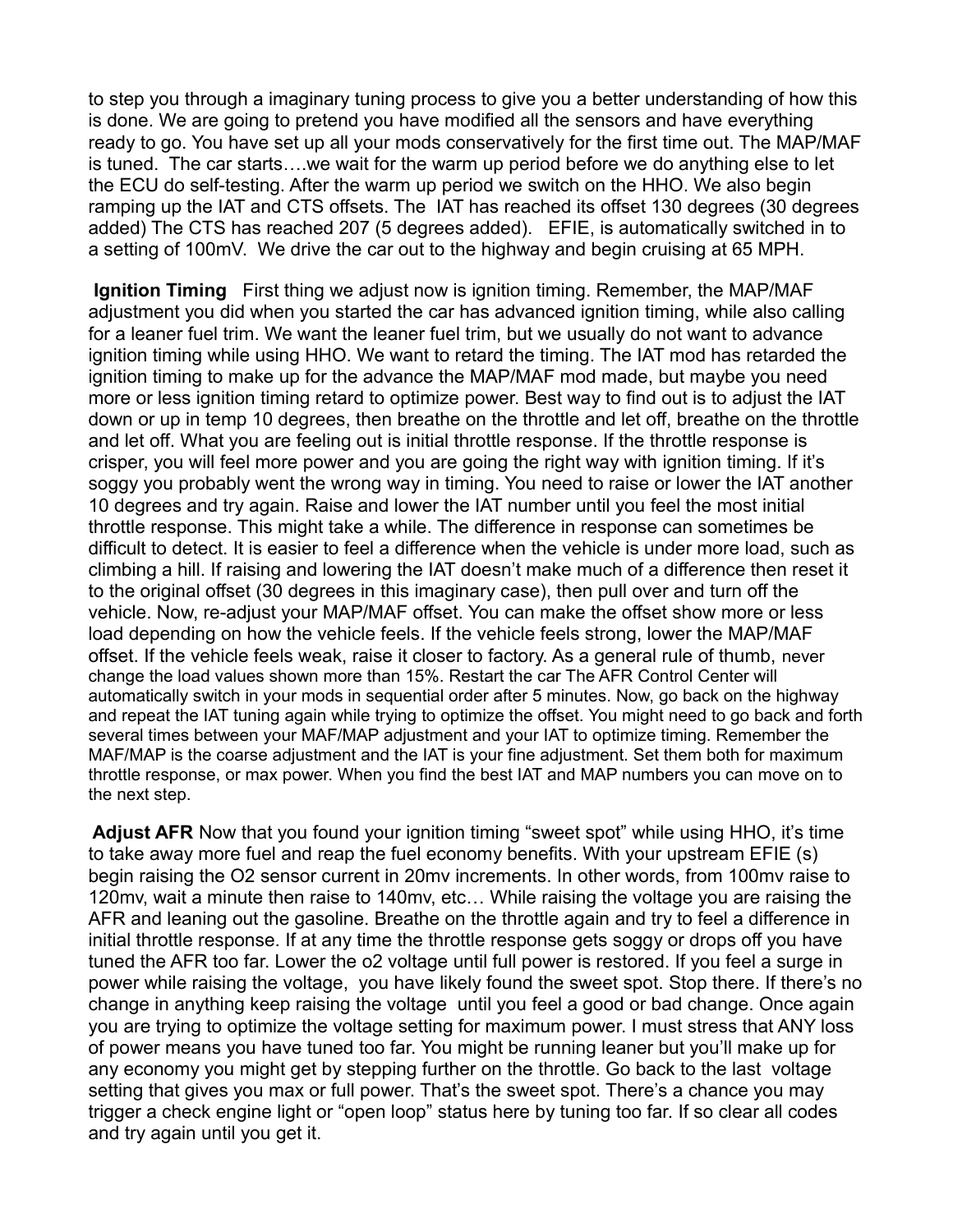**Fine tune ignition timing**: Go back and change the IAT in 10 degree increments higher and lower to see if you can optimize ignition timing even more now that you're running a leaner trim. Tune for maximum power.

**Read and decipher the fuel trims**- Now that you've found the switch point on your EFIE and the best IAT and MAP/MAF offsets it's time to look at your fuel trims and see how far the ECU thinks it is from "0" with your new settings. Before you do any adjustments you should compare your fuel trim numbers now with the ones you logged in your baseline, and see how much of a difference there is. If there's not much of a difference you should be able to maintain your MPG and performance gains for a long time with no problems. If there's a radical difference in the numbers DON'T PANIC. This is typical. You can get numbers back on track with a little tweaking. First, let's go over some different scenarios:

(our imaginary vehicle has one upstream and one downstream sensor, and trim numbers are averages)

Scenario 1 (good trim numbers, all is normal)

O2 sensor 1 (upstream) LTFT =  $+3$  STFT= -1 (-2 to  $+7$  acceptable) O2 sensor 2 (downstream) LTFT= -3 STFT= -3 (-5 to +3 acceptable)

The above is what would be considered very good trim numbers. The upstream trims are both relatively close to zero. Slightly positive numbers on upstream LTFT is better than slightly negative. The ECU is conditioned from factory so that it would rather be adding fuel then subtracting it. Notice the downstream trims are slightly negative. This means you have properly conditioned the ECU with your mods for leaner trims and nearly any hydrocarbons read at the downstreams are too much…the ECU takes away fuel to compensate. If you are seeing positive numbers on the downstreams you probably need to mod them with an EFIE or a  $\frac{1}{2}$  to 1 ohm resistor in series on the ground wire. Both methods will raise the downstream readings which force a leaning action, and make them go negative.

Scenario 2 (out of balance condition too lean)

O2 sensor 1 (upstream) LTFT = +15 STFT= +18 O2 sensor 2 (downstream) LTFT= -8 STFT= -10

In this scenario the upstream O2 is saying that the mixture is way too lean and it is adding fuel to compensate. In excess of 10% signifies that there is an out of balance condition between the O2 and load sensors. In this case the load sensor reading (MAP/MAF offset) has been lowered too much. That takes away fuel but the O2 sensor sees it is missing. It adds fuel to compensate, and then the downstreams detect the added fuel and try to take it away again. To correct this scenario you could do either one of two things, or a little of both.

You could: 1. raise the MAP/MAF load offset closer to factory to subtract trim numbers. 2. lower the switch point on the EFIE to subtract the trim numbers.

You might try a little bit of both steps while maximizing for performance and power. The trim numbers would move closer to zero with either step. The trick is to find the balance between the steps while keeping your performance and getting closer to 0 on the trims.

Scenario 3 (out of balance condition too rich)